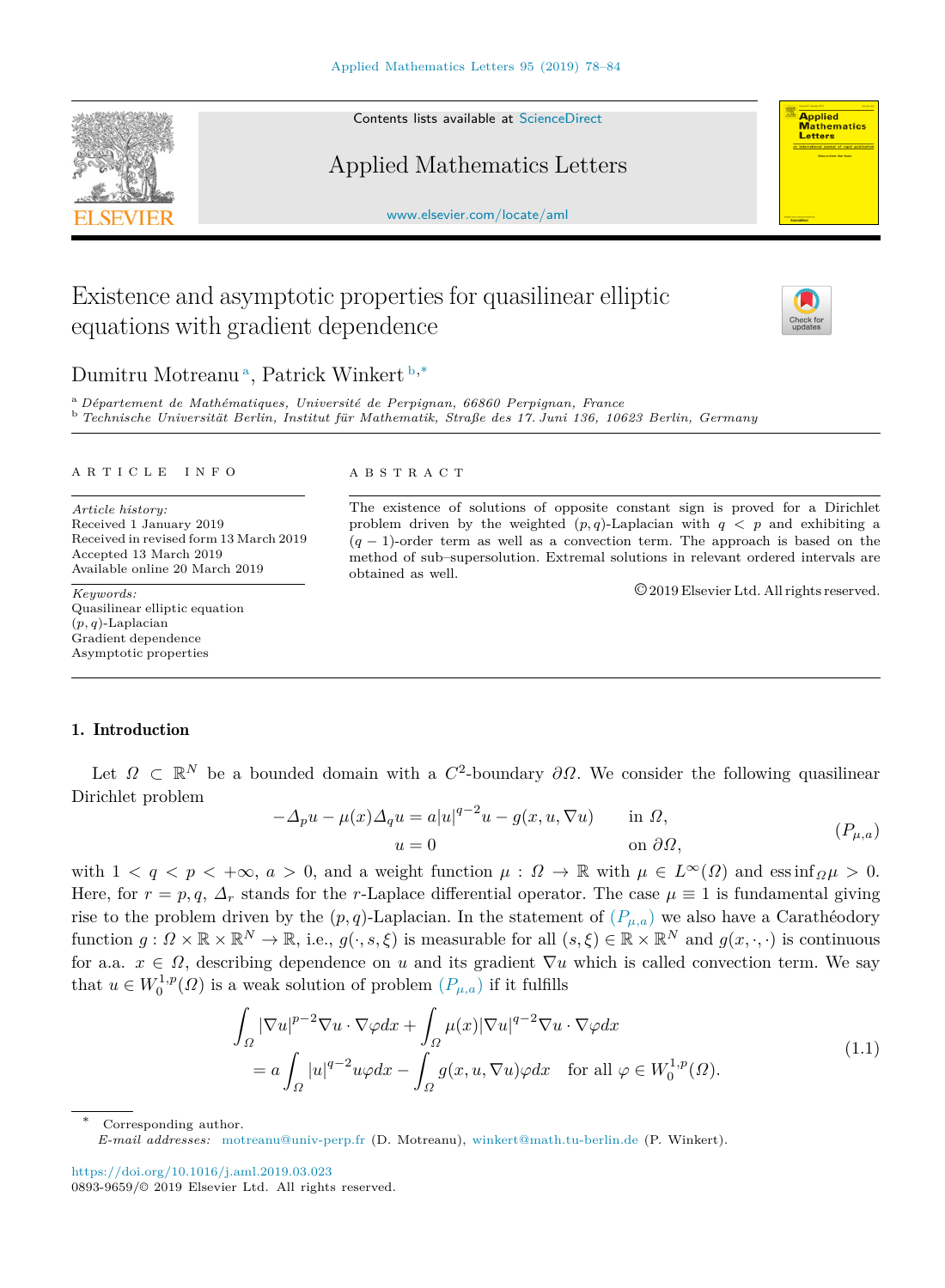Problem  $(P_{\mu,a})$  belongs to the class of quasilinear elliptic equations

<span id="page-1-0"></span>
$$
\operatorname{div} A(x, u, \nabla u) = f(x, u, \nabla u) \qquad \text{in } \Omega,
$$
  

$$
u = 0 \qquad \text{on } \partial \Omega,
$$
 (1.2)

with Carathéodory mappings  $A: \Omega \times \mathbb{R} \times \mathbb{R}^N \to \mathbb{R}^N$  and  $f: \Omega \times \mathbb{R} \times \mathbb{R}^N \to \mathbb{R}$ . Generally,  $(1.2)$  does not have variational structure, so non-variational methods must be used, see Averna–Motreanu–Tornatore [[1\]](#page-5-0), Carl– Le–Motreanu [[2\]](#page-5-1), Faraci–Motreanu–Puglisi [[3](#page-5-2)], Faria–Miyagaki–Motreanu [[4\]](#page-5-3), Faria–Miyagaki–Motreanu– Tanaka [\[5](#page-5-4)], Motreanu [\[6](#page-5-5)], Motreanu–Tornatore [[7](#page-6-0)] and Tanaka [\[8](#page-6-1)]. A leading part is represented by the sub–supersolution approach, which in addition allows the location of solutions within ordered intervals determined by sub–supersolutions. This enclosure principle is useful for instance to find positive solutions. A frequent assumption is that  $f(x, s, \xi)$  in ([1.2\)](#page-1-0) is bounded from below with respect to  $s > 0$  near zero by a term of order *s <sup>r</sup>* with *r < q* − 1, see Faraci–Motreanu–Puglisi [\[3](#page-5-2)], Faria–Miyagaki–Motreanu [[4](#page-5-3)], Faria– Miyagaki–Motreanu–Tanaka [[5\]](#page-5-4), Motreanu [[6\]](#page-5-5), Motreanu–Tornatore [[7\]](#page-6-0) and Tanaka [[8\]](#page-6-1). Such a condition is not applicable to  $(P_{\mu,a})$  due to the term  $a|u|^{q-2}u$  matching the weighted *q*-Laplacian  $\mu(x)\Delta_q$ .

The objective of the present paper is to establish the existence of a positive solution and of a negative solution to problem  $(P_{\mu,a})$  through an adequate set-up for the method of sub–supersolution. As mentioned before, these results cannot be deduced from what it is known for the more general problem ([1.2\)](#page-1-0). Our main contribution consists in dealing with the possibly concave term  $a|u|^{q-2}u$  against the convection  $g(x, u, \nabla u)$ . There is a balance between the roles of the reals *p* and *q*. For instance, we argue in the space  $W_0^{1,p}(\Omega)$  but assume that the parameter *a* is above the first eigenvalue of  $-\Delta_q$  with weight  $\mu$ . We are able to provide precise bounds for the obtained solutions. Moreover, we show the existence of extremal (i.e., the greatest and smallest) solutions in relevant ordered intervals.

#### 2. Preliminaries

For a bounded domain  $\Omega \subset \mathbb{R}^N$  and a real  $1 < r < +\infty$ , we denote by  $W^{1,r}(\Omega)$  and  $W^{1,r}_0(\Omega)$  the usual Sobolev spaces. Recall that the negative *r*-Laplacian  $-\Delta_r$  is the mapping  $-\Delta_r : W_0^{1,r}(\Omega) \to (W_0^{1,r}(\Omega))^*$  $W^{-1,r'}(\Omega)$  given by

<span id="page-1-1"></span>
$$
\Delta_r u = \text{div}\left( \left|\nabla u\right|^{r-2} \nabla u \right).
$$

Regarding the weighted eigenvalue problem

$$
-\mu(x)\Delta_r u = \lambda |u|^{r-2}u \qquad \text{in } \Omega,
$$
  
\n
$$
u = 0 \qquad \text{on } \partial\Omega,
$$
\n(2.1)

with  $\lambda \in \mathbb{R}$  and a weight function  $\mu : \Omega \to \mathbb{R}$  as in  $(P_{\mu,a})$ , we say that  $\lambda$  is an eigenvalue and  $u \in W^{1,r}(\Omega)$ an associated eigenfunction if  $u \neq 0$  and

$$
\int_{\Omega} \mu(x) |\nabla u|^{r-2} \nabla u \cdot \nabla \varphi dx = \lambda \int_{\Omega} |u|^{r-2} u \varphi dx
$$

for all  $\varphi \in W_0^{1,r}(\Omega)$ . Based on the Ljusternik–Schnirelman principle, see, e.g., Lê [[9\]](#page-6-2), we can construct a sequence  $\{\lambda_{n,r,\mu}\}_{n>1}$  of eigenvalues for problem ([2.1\)](#page-1-1). The first eigenvalue  $\lambda_{1,r,\mu}$  admits the variational representation

<span id="page-1-2"></span>
$$
\lambda_{1,r,\mu} = \inf_{u \in W_0^{1,r}(\Omega), u \neq 0} \left\{ \frac{\int_{\Omega} \mu(x) |\nabla u|^r dx}{\int_{\Omega} |u|^r dx} \right\} > 0.
$$
\n(2.2)

In the study of problem  $(P_{\mu,a})$ , we make use of  $(2.2)$  $(2.2)$  $(2.2)$  in the case  $r = q$ .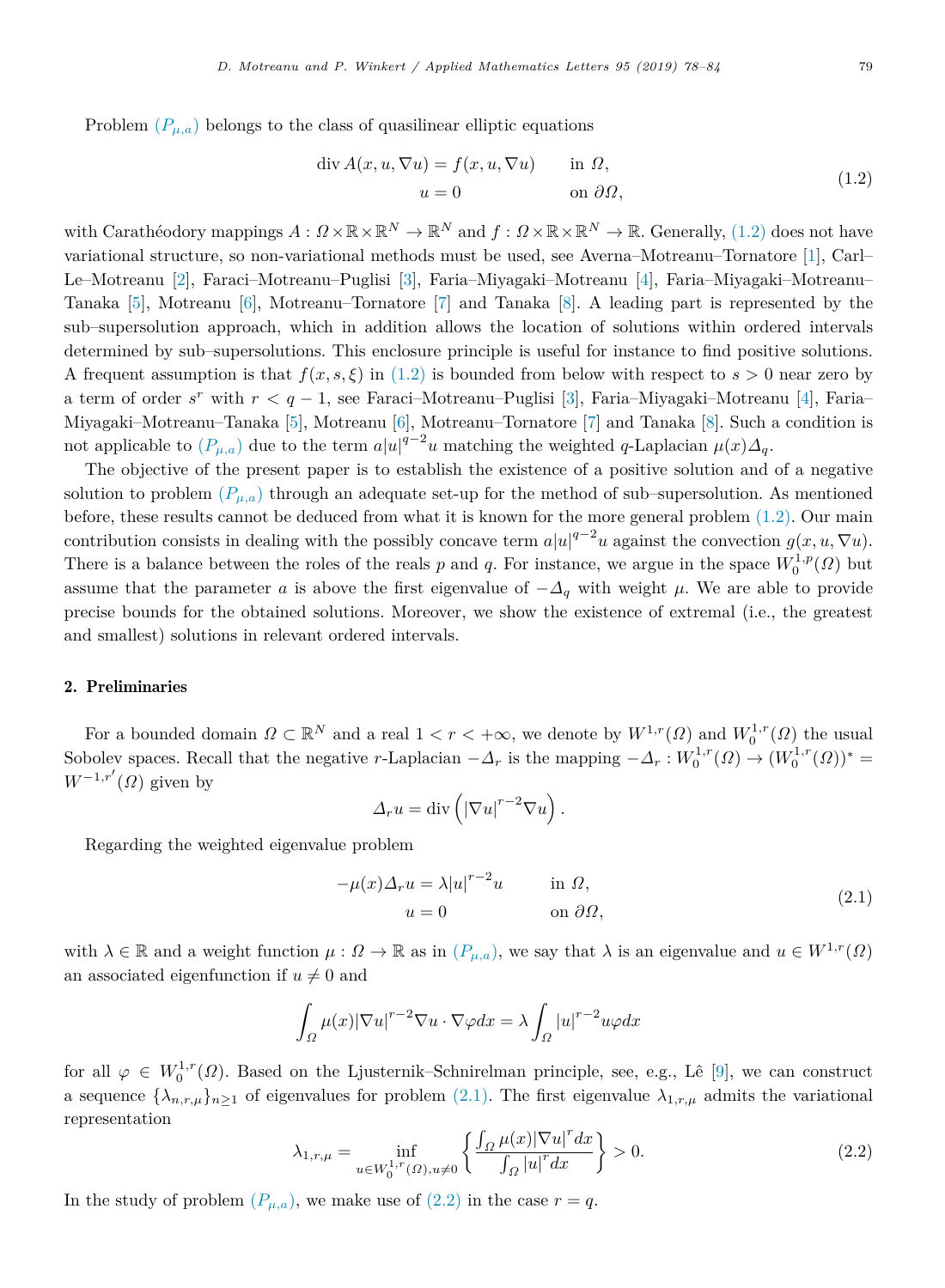An element  $v \in W_0^{1,p}(\Omega)$  with  $v|_{\partial \Omega} \geq 0$  ( $v|_{\partial \Omega} \leq 0$ ) is a supersolution (subsolution) of problem  $(P_{\mu,a})$  if it satisfies

<span id="page-2-5"></span>
$$
\int_{\Omega} |\nabla v|^{p-2} \nabla v \cdot \nabla \varphi dx + \int_{\Omega} \mu(x) |\nabla v|^{q-2} \nabla v \cdot \nabla \varphi dx
$$
\n
$$
\geq (\leq) \ a \int_{\Omega} |v|^{q-2} v \varphi dx - \int_{\Omega} g(x, v, \nabla v) \varphi dx \tag{2.3}
$$

for all  $\varphi \in W_0^{1,p}(\Omega)$  with  $\varphi \geq 0$ . Corresponding to an ordered pair  $\underline{u} \leq \overline{u}$  a.e. in  $\Omega$  consisting of a subsolution  $\underline{u}$  and a supersolution  $\overline{u}$  for problem  $(P_{\mu,a})$ , we introduce the ordered interval

$$
[\underline{u}, \overline{u}] = \left\{ u \in W_0^{1,p}(\Omega) : \underline{u}(x) \le u(x) \le \overline{u}(x) \text{ for a.a. } x \in \Omega \right\}.
$$
\n(2.4)

The positive and negative parts of any  $r \in \mathbb{R}$  are denoted by  $r^{\pm}$ , that is,  $r^{\pm} = \max\{\pm r, 0\}$ . In the sequel, for any  $r > 1$  the notation  $r'$  stands for the Hölder conjugate of r, i.e.,  $r' = r/(r-1)$ . In particular, this applies to the Sobolev critical exponent  $p^*$  with its conjugate  $(p^*)'$ . Recall that  $p^* = \frac{pN}{N-p}$  if  $N > p$  and  $p^* = +\infty$  if  $N \leq p$ . For a later use, it is worth pointing out that  $p-1 < p/(p^*)'$ . The strong convergence and the weak convergence are denoted by  $\rightarrow$  and  $\rightarrow$ , respectively.

## 3. Two solutions of opposite constant sign

The following conditions on the nonlinearity  $g: \Omega \times \mathbb{R} \times \mathbb{R}^N \to \mathbb{R}$  in  $(P_{\mu,a})$  are required:

 $H(g)$   $g: \Omega \times \mathbb{R} \times \mathbb{R}^N \to \mathbb{R}$  is a Carathéodory function satisfying

(i) there exist constants  $b > 0$  and  $\delta > 0$  such that

<span id="page-2-8"></span>
$$
g(x, s, \xi)s \le b|s|^p \tag{3.1}
$$

for a.a.  $x \in \Omega$ , for all  $|s| \leq \delta$ , for all  $\xi \in \mathbb{R}^N$ , and

<span id="page-2-6"></span><span id="page-2-4"></span><span id="page-2-3"></span><span id="page-2-1"></span><span id="page-2-0"></span>
$$
\left(\frac{a}{b}\right)^{\frac{1}{p-q}} \le \delta; \tag{3.2}
$$

(ii) there exist constants  $M > 0$ ,  $\gamma \in [0, \frac{p}{(p^*)'}]$  and  $c_1, c_2 \ge \delta$ , with  $\delta > 0$  in (i), for which one has

$$
ac_1^{q-1} \le g(x, c_1, 0) \qquad \text{for a.a. } x \in \Omega,
$$
\n(3.3)

$$
-ac_2^{q-1} \ge g(x, -c_2, 0) \quad \text{for a.a. } x \in \Omega,
$$
\n(3.4)

$$
|g(x, s, \xi)| \le M\left(1 + |\xi|^{\gamma}\right) \quad \text{for a.a. } x \in \Omega,
$$
\n(3.5)

for all  $|s| \leq max\{c_1, c_2\}$  and for all  $\xi \in \mathbb{R}^N$ .

<span id="page-2-7"></span>**Theorem 3.1.** *Assume that hypotheses H(g) hold. If*  $a > \lambda_{1,q,\mu}$ *, then problem*  $(P_{\mu,a})$  *has at least two solutions*  $u, v \in C^{1,\beta}(\overline{\Omega})$  *of opposite constant sign satisfying* 

<span id="page-2-2"></span> $0 < u \leq c_1$  *and*  $-c_2 \leq v < 0$  *in*  $\Omega$ ,

*with some*  $\beta \in (0, 1)$ *, where*  $c_1$  *and*  $c_2$  *are given in* [\(3.3\)](#page-2-0) *and* ([3.4\)](#page-2-1)*.* 

**Proof.** We start with the existence of a positive solution through the method of sub–supersolution. To this end we formulate the auxiliary problem

$$
-\Delta_p u - \mu(x)\Delta_q u + b|u|^{p-2}u = a(u^+)^{q-1} \quad \text{in } \Omega,
$$
  
\n
$$
u = 0 \quad \text{on } \partial\Omega,
$$
\n(3.6)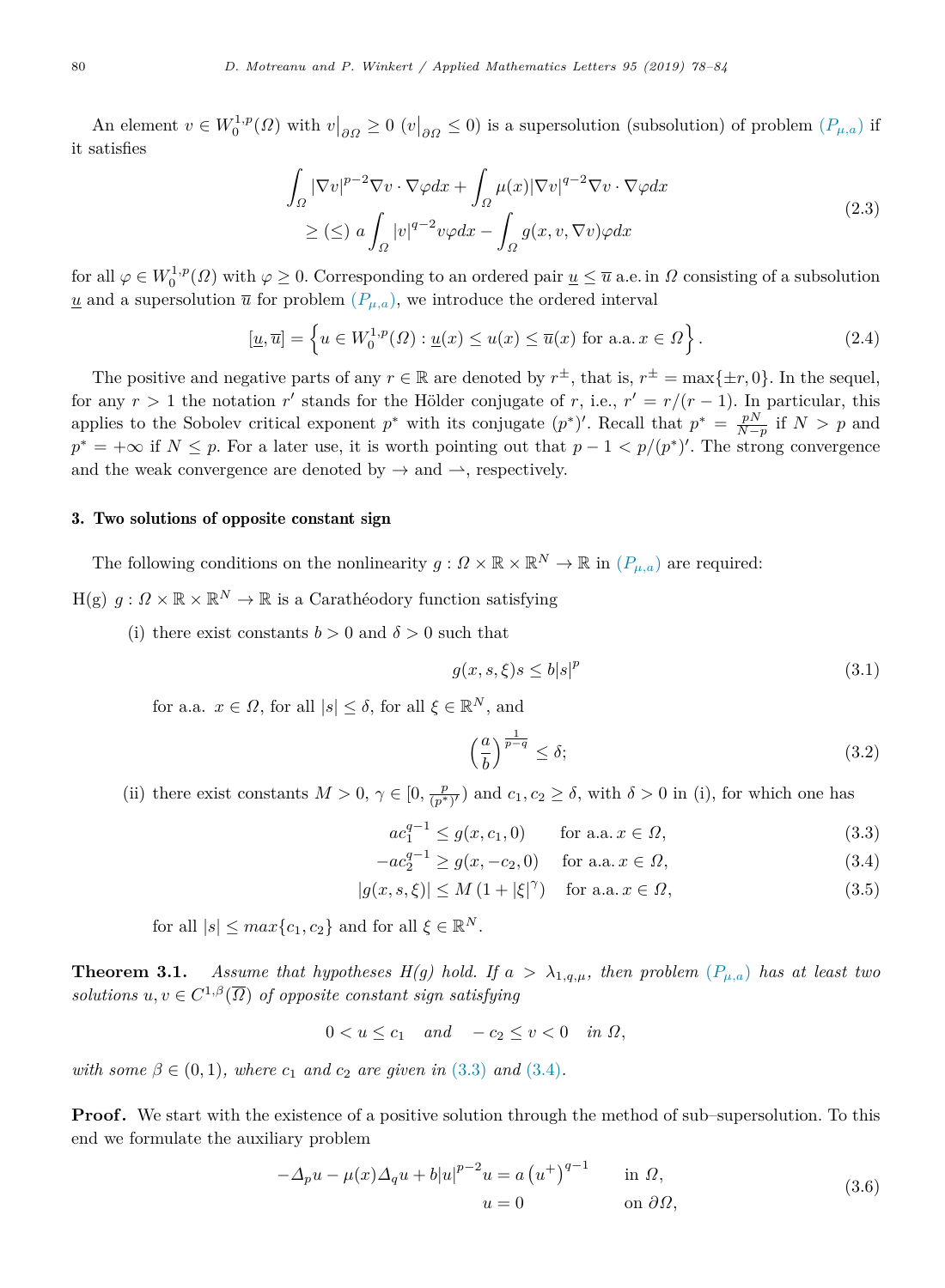for  $b > 0$  as in assumption H(g)(i). Notice that ([3.6](#page-2-2)) has variational structure and its corresponding energy functional  $J_+ : W_0^{1,p}(\Omega) \to \mathbb{R}$  is expressed as

$$
J_{+}(w) = \frac{1}{p} \int_{\Omega} (|\nabla w|^{p} + b|w|^{p}) dx + \frac{1}{q} \int_{\Omega} \mu(x) |\nabla w|^{q} dx - \frac{a}{q} \int_{\Omega} (w^{+})^{q} dx.
$$

Since  $p > q$  and  $b > 0$ , the functional  $J_+$  is coercive and weakly sequentially lower semicontinuous. Hence a global minimizer  $u_+ \in W_0^{1,p}(\Omega)$  of  $J_+$  exists. It follows that  $u_+$  is a weak solution of problem ([3.6](#page-2-2)), that is,

$$
\int_{\Omega} |\nabla u_{+}|^{p-2} \nabla u_{+} \cdot \nabla \varphi dx + \int_{\Omega} \mu(x) |\nabla u_{+}|^{q-2} \nabla u_{+} \cdot \nabla \varphi dx \n+ b \int_{\Omega} |u_{+}|^{p-2} u_{+} \varphi dx = a \int_{\Omega} ((u_{+})^{+})^{q-1} \varphi dx \quad \text{for all } \varphi \in W_{0}^{1,p}(\Omega).
$$
\n(3.7)

The hypothesis  $a > \lambda_{1,q,\mu}$ , in conjunction with ([2.2\)](#page-1-2) for  $r = q$ , enables us to fix  $w \in W_0^{1,p}(\Omega)$  with  $w > 0$ a.e. in  $\Omega$  such that

<span id="page-3-2"></span><span id="page-3-1"></span><span id="page-3-0"></span>
$$
\lambda_{1,q,\mu} < \frac{\int_{\Omega} \mu(x) |\nabla w|^q dx}{\int_{\Omega} w^q dx} < a. \tag{3.8}
$$

From  $(3.8)$  $(3.8)$  and  $q < p$ , for  $t > 0$  sufficiently small, we get

$$
J_{+}(tw) = \frac{t^{p}}{p} \int_{\Omega} \left( |\nabla w|^{p} + bw^{p} \right) dx + \frac{1}{q} t^{q} \int_{\Omega} \mu(x) |\nabla w|^{q} dx - \frac{a}{q} t^{q} \int_{\Omega} w^{q} dx < 0.
$$

We infer that  $J_+(u_+) < 0$ , thus the solution  $u_+$  of  $(3.6)$  $(3.6)$  is nontrivial.

Testing ([3.7\)](#page-3-1) with  $\varphi = -(u_+)^{\dagger}$  we see that  $u_+ \ge 0$ . Then, in view of ([3.6](#page-2-2)),  $u_+$  is a weak solution of

$$
-\Delta_p u - \mu(x)\Delta_q u + b u^{p-1} = a u^{q-1} \quad \text{in } \Omega,
$$
  
\n
$$
u \ge 0 \quad \text{in } \Omega,
$$
  
\n
$$
u = 0 \quad \text{on } \partial\Omega.
$$
\n(3.9)

Through Moser's iteration, see, e.g., Marino–Winkert [[10\]](#page-6-3), applied to ([3.9\)](#page-3-2) we note that  $u_+ \in L^{\infty}(\Omega)$ . At this point, the regularity up to the boundary, see Lieberman [[11,](#page-6-4) p. 320], ensures that  $u_+ \in C_0^1(\overline{\Omega}) \setminus \{0\}$ . Then, the strong maximum in Motreanu [[6,](#page-5-5) Theorem 2.19] enables us to conclude that  $u_+ > 0$  in  $\Omega$ .

Let us act with  $\varphi = u_+^{\alpha+1}$  as test functions in ([3.9](#page-3-2)) for each  $\alpha > 0$ . By Hölder's inequality, this leads to

$$
b\int_{\Omega}u_+^{p+\alpha}dx\leq a\int_{\Omega}u_+^{q+\alpha}dx\leq a\left(\int_{\Omega}u_+^{p+\alpha}dx\right)^{\frac{q+\alpha}{p+\alpha}}|\Omega|^{\frac{p-q}{p+\alpha}},
$$

where  $|\Omega|$  denotes the Lebesgue measure of  $\Omega$ . This results in

$$
b\|u_+\|_{L^{p+\alpha}(\varOmega)}^{p-q}\leq a|\varOmega|^{\frac{p-q}{p+\alpha}}.
$$

Letting  $\alpha \to +\infty$  implies

<span id="page-3-3"></span>
$$
b||u_+||_{L^{\infty}(\Omega)}^{p-q} \le a. \tag{3.10}
$$

Using  $(3.1)$  $(3.1)$ ,  $(3.2)$  $(3.2)$ ,  $(3.10)$  $(3.10)$  and the fact that  $u_+$  is a solution of  $(3.9)$  $(3.9)$ , we find

$$
-\Delta_p u_+ - \mu(x)\Delta_q u_+ = au_+^{q-1} - bu_+^{p-1} \le au_+^{q-1} - g(x, u_+, \nabla u_+).
$$

According to [\(2.3\)](#page-2-5), this means that  $\underline{u} = u_+$  is a subsolution of problem  $(P_{\mu,a})$ .

Thanks to assumption ([3.3\)](#page-2-0) it turns out that  $\overline{u} \equiv c_1$  is a supersolution of  $(P_{\mu,a})$ . By means of [\(3.10\)](#page-3-3) and  $(3.2)$  $(3.2)$ , as well as the assumption  $c_1 \geq \delta$ , we note that

$$
\underline{u}(x) \le \|\underline{u}\|_{L^{\infty}(\Omega)} \le \left(\frac{a}{b}\right)^{\frac{1}{p-q}} \le \delta \le c_1 = \overline{u}(x) \quad \text{for all } x \in \Omega.
$$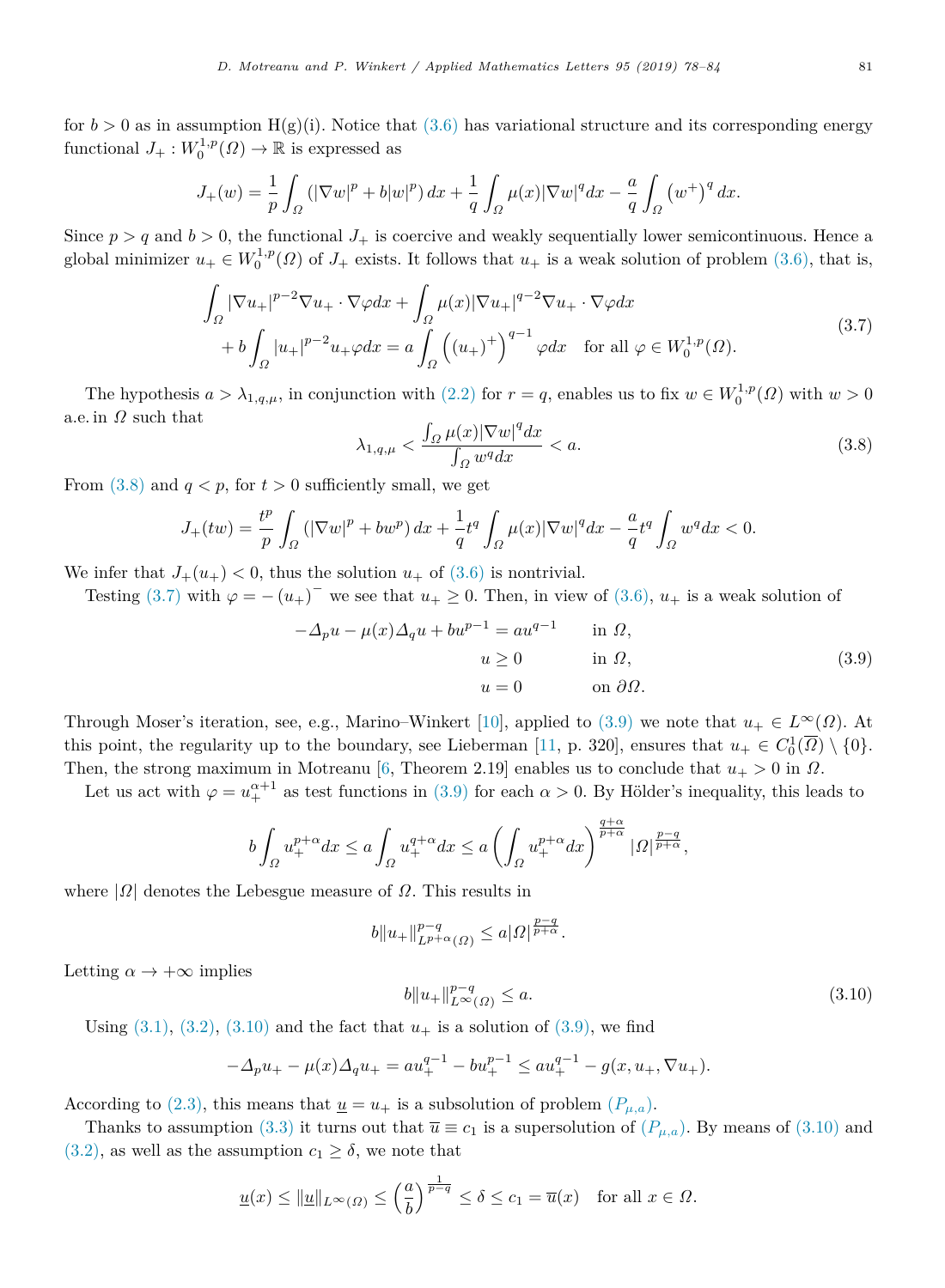We have thus a subsolution <u>*u*</u> and a supersolution  $\overline{u}$  of problem  $(P_{\mu,a})$  satisfying  $\underline{u} \leq \overline{u}$ . Therefore, taking into account [\(3.5\)](#page-2-6), the general method of sub–supersolution for quasilinear elliptic equations as presented in Motreanu–Tornatore [[7,](#page-6-0) Theorem 3.1] (see also Carl–Le–Motreanu [[2,](#page-5-1) Theorem 3.17]) can be carried out to problem  $(P_{\mu,a})$  with the ordered pair  $u \leq \overline{u}$ . It gives the existence of a weak solution *u* with the enclosure property  $0 < u_+ \leq u \leq c_1$ . Again by the nonlinear regularity up to the boundary, we have that  $u \in C^{1,\beta}(\overline{\Omega})$ with some  $\beta \in (0, 1)$ .

Let us prove the existence of a negative solution to problem  $(P_{\mu,a})$ . Consider the auxiliary problem

$$
-\Delta_p u - \mu(x)\Delta_q u + b|u|^{p-2}u = -a(u^-)^{q-1} \quad \text{in } \Omega,
$$
  
\n
$$
u = 0 \quad \text{on } \partial\Omega.
$$
\n(3.11)

The energy functional  $J_-\,:\,W_0^{1,p}(\Omega)\to\mathbb{R}$  associated to ([3.11\)](#page-4-0) is defined by

$$
J_{-}(v) = \frac{1}{p} \int_{\Omega} (|\nabla v|^{p} + b|v|^{p}) dx + \frac{1}{q} \int_{\Omega} \mu(x) |\nabla v|^{q} dx - \frac{a}{q} \int_{\Omega} (v^{-})^{q} dx.
$$

As before we can show that there exists a global minimizer *v*<sup>−</sup> of the functional *J*−, which is a nontrivial weak solution of [\(3.11](#page-4-0)) belonging to  $C_0^1(\overline{\Omega})$ . Upon acting on [\(3.11\)](#page-4-0) with  $(v_-)^+$ , it readily follows that  $v_$ turns out to be a negative weak solution of  $(3.11)$  $(3.11)$  $(3.11)$ . Along the lines of the first part of the proof, arguing this time with the test function  $\varphi = |v_-|^{\alpha} v_-$  in ([3.11\)](#page-4-0) for each  $\alpha > 0$ , we arrive at

<span id="page-4-1"></span><span id="page-4-0"></span>
$$
b\|v_{-}\|_{L^{\infty}(\Omega)}^{p-q} \le a. \tag{3.12}
$$

Through  $(3.11)$  $(3.11)$ ,  $(3.1)$  $(3.1)$  $(3.1)$ ,  $(3.2)$  $(3.2)$ , and  $(3.12)$  $(3.12)$ , we find that

$$
-\Delta_p v_- - \mu(x)\Delta_q v_- = a|v_-|^{q-2}v_- - b|v_-|^{p-2}v_- \ge a|v_-|^{q-2}v_- - g(x,v_-,\nabla v_-).
$$

This amounts to saying that *v*<sub>−</sub> is a negative supersolution of problem  $(P_{\mu,a})$ .

From ([2.3](#page-2-5)) and [\(3.4\)](#page-2-1), it is clear that the negative constant  $-c_2$  is a subsolution of problem  $(P_{\mu,a})$ . On the basis of ([3.2\)](#page-2-4), [\(3.12\)](#page-4-1) and because  $c_2 \geq \delta$ , we see that

$$
-c_2\leq -\delta\leq -\left(\frac{a}{b}\right)^{\frac{1}{p-q}}\leq -\|v_-\|_{L^\infty(\varOmega)}\leq v_-(x)\quad\text{for all }x\in\varOmega.
$$

On account of ([3.5\)](#page-2-6), we are thus able to implement the method of sub–supersolution in the form of Motreanu– Tornatore [\[7](#page-6-0), Theorem 3.1] (see also Carl–Le–Motreanu [\[2](#page-5-1), Theorem 3.17]) to the quasilinear elliptic problem  $(P_{\mu,a})$  with the ordered pair  $-c_2 \leq v_-,$  which leads to the existence of a weak solution to  $(P_{\mu,a})$  with  $-c_2 \le v \le v < 0$  in  $\Omega$ . The fact that  $v \in C^{1,\beta}(\overline{\Omega})$  for some  $\beta \in (0,1)$  is the consequence of the nonlinear regularity theory up to the boundary applied to problem  $(P_{\mu,a})$  with the weak solution *v*. The proof is complete.  $\square$ 

Finally, we focus on extremal solutions to problem  $(P_{\mu,a})$ .

**Corollary 3.2.** *Under hypotheses*  $H(g)$  and  $a > \lambda_{1,q,\mu}$ , problem  $(P_{\mu,a})$  possesses extremal solutions (i.e., the *smallest and greatest solution) in each of the ordered sub–supersolution interval*  $[\underline{u}, \overline{u}]$  *obtained by [Theorem](#page-2-7)* [3.1](#page-2-7)*.* 

**Proof.** We only prove the existence of the smallest solution in the ordered interval  $[u_+, c_1]$ . The proof for the existence of the greatest solution in  $[u_+, c_1]$ , as well as for the extremal solutions in the ordered interval [−*c*2*, v*−], can be done analogously.

Denote by S the set of solutions to problem  $(P_{\mu,a})$  belonging to  $[u_+,c_1]$ . [Theorem](#page-2-7) [3.1](#page-2-7) ensures that S is nonempty. It is well-known that there exists a sequence  $\{u_n\}_{n\geq 1}$  in S such that with respect to the pointwise order in  $W_0^{1,p}(\Omega)$  and the pointwise convergence it holds

<span id="page-4-2"></span>
$$
\inf \mathcal{S} = \lim_{n \to \infty} u_n. \tag{3.13}
$$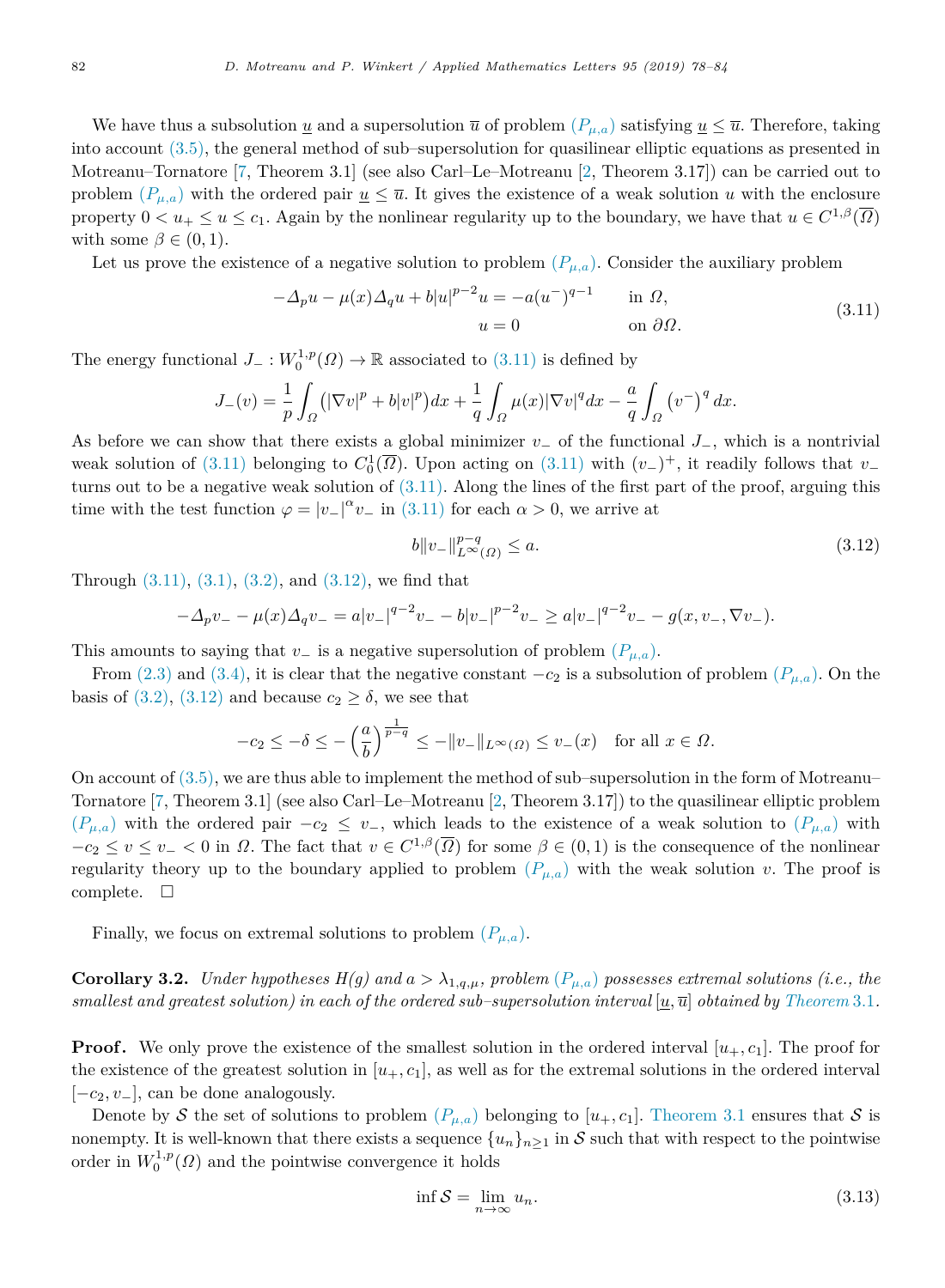Since  $u_n \in \mathcal{S}$ , by ([1.1\)](#page-0-4), it satisfies (1.1), that is

$$
\int_{\Omega} |\nabla u_n|^{p-2} \nabla u_n \cdot \nabla \varphi dx + \int_{\Omega} \mu(x) |\nabla u_n|^{q-2} \nabla u_n \cdot \nabla \varphi dx
$$
\n
$$
= a \int_{\Omega} |u_n|^{q-2} u_n \varphi dx - \int_{\Omega} g(x, u_n, \nabla u_n) \varphi dx \quad \text{for all } \varphi \in W_0^{1,p}(\Omega). \tag{3.14}
$$

If we insert  $\varphi = u_n$  in [\(3.14\)](#page-5-6) and use that the sequence  $\{u_n\}_{n\geq 1}$  is uniformly bounded, namely  $u_+ \leq u_n \leq c_1$ (see  $(2.4)$  $(2.4)$ ), by  $(3.5)$  we infer that

$$
\int_{\Omega} |\nabla u_n|^p dx + \int_{\Omega} \mu(x) |\nabla u_n|^q dx \leq a \int_{\Omega} |u_n|^q dx + C \int_{\Omega} (1 + |\nabla u_n|^{\gamma}) dx,
$$

with a constant  $C > 0$ . Due to  $\gamma < p$ , it turns out that the sequence  $\{u_n\}_{n\geq 1}$  is bounded in  $W_0^{1,p}(\Omega)$ , thus, up to a subsequence,  $u_n \rightharpoonup u$  for some  $u \in W_0^{1,p}(\Omega)$ . Through ([3.14](#page-5-6)) with  $\varphi = u_n - u$ , in conjunction with  $(3.5)$  $(3.5)$  and Hölder's inequality, we derive that

<span id="page-5-6"></span>
$$
\limsup_{n \to \infty} \int_{\Omega} |\nabla u_n|^{p-2} \nabla u_n \cdot \nabla (u_n - u) dx \le 0.
$$

Then the  $S_+$ -property of  $-\Delta_p$  on  $W_0^{1,p}(\Omega)$ , see Carl–Le–Motreanu [[2,](#page-5-1) Theorem 2.109], implies the strong convergence  $u_n \to u$  in  $W_0^{1,p}(\Omega)$ . We can pass to the limit as  $n \to \infty$  in [\(3.14\)](#page-5-6), whence  $u \in \mathcal{S}$ . In view of  $(3.13)$  $(3.13)$ , the desired conclusion ensues.  $\Box$ 

We end the paper with a simple example of term  $g(x, s, \xi)$  in problem  $(P_{\mu, a})$  verifying assumptions H(g). For simplicity we drop the dependence on  $x \in \Omega$  in  $g(x, s, \xi)$ .

**Example 3.3.** Let  $1 < q < p < +\infty$ , a weight function  $\mu : \Omega \to \mathbb{R}$  with  $\mu \in L^{\infty}(\Omega)$  and essinf $\Omega \mu > 0$ , and  $a > \lambda_{1,q,\mu}$ , for which we state problem  $(P_{\mu,a})$ . For fixed constants  $b_1, b_2 \ge a, 0 < r_1, r_2 < p-1$ ,  $\gamma_1, \gamma_2 \in [0, \frac{p}{(p^*)'} )$  and  $d_1, d_2 > 0$ , we introduce the continuous function  $g: \Omega \times \mathbb{R} \times \mathbb{R}^N \to \mathbb{R}$  by

$$
g(x, s, \xi) = \begin{cases} -as^{r_1} + b_1 s^{p-1} - d_1 |\xi|^{\gamma_1} s & \text{if } s \ge 0\\ as^{r_2} - b_2 |s|^{p-1} - d_2 |\xi|^{\gamma_2} s & \text{if } s < 0. \end{cases}
$$

Condition H(g) is satisfied taking for instance  $\delta = 1$ ,  $b = \max\{b_1, b_2\}$ ,  $\gamma = \max\{\gamma_1, \gamma_2\}$  and a sufficiently large  $M > 0$ .

#### Acknowledgments

The authors thank the referee for the valuable comments. The first author was partially supported by INdAM - GNAMPA Project 2015 (Italy).

### References

- <span id="page-5-0"></span>[1] [D. Averna, D. Motreanu, E. Tornatore, Existence and asymptotic properties for quasilinear elliptic equations with](http://refhub.elsevier.com/S0893-9659(19)30124-7/sb1) [gradient dependence, Appl. Math. Lett. 61 \(2016\) 102–107.](http://refhub.elsevier.com/S0893-9659(19)30124-7/sb1)
- <span id="page-5-1"></span>[2] [S. Carl, V.K. Le, D. Motreanu, Nonsmooth Variational Problems and Their Inequalities, Springer, New York, 2007.](http://refhub.elsevier.com/S0893-9659(19)30124-7/sb2)
- <span id="page-5-2"></span>[3] [F. Faraci, D. Motreanu, D. Puglisi, Positive solutions of quasi-linear elliptic equations with dependence on the gradient,](http://refhub.elsevier.com/S0893-9659(19)30124-7/sb3) [Calc. Var. Partial Differential Equations 54 \(1\) \(2015\) 525–538.](http://refhub.elsevier.com/S0893-9659(19)30124-7/sb3)
- <span id="page-5-3"></span>[4] [L.F.O. Faria, O.H. Miyagaki, D. Motreanu, Comparison and positive solutions for problems with \(](http://refhub.elsevier.com/S0893-9659(19)30124-7/sb4)*p, q*)-laplacian and [convection term, Proc. Edinb. Math. Soc. 57 \(3\) \(2014\) 687–698.](http://refhub.elsevier.com/S0893-9659(19)30124-7/sb4)
- <span id="page-5-4"></span>[5] [L.F.O. Faria, O.H. Miyagaki, D. Motreanu, M. Tanaka, Existence results for nonlinear elliptic equations with Leray-Lions](http://refhub.elsevier.com/S0893-9659(19)30124-7/sb5) [operator and dependence on the gradient, Nonlinear Anal. 96 \(2014\) 154–166.](http://refhub.elsevier.com/S0893-9659(19)30124-7/sb5)
- <span id="page-5-5"></span>[6] [D. Motreanu, Nonlinear Differential Problems with Smooth and Nonsmooth Constraints, Academic Press, London, 2018.](http://refhub.elsevier.com/S0893-9659(19)30124-7/sb6)